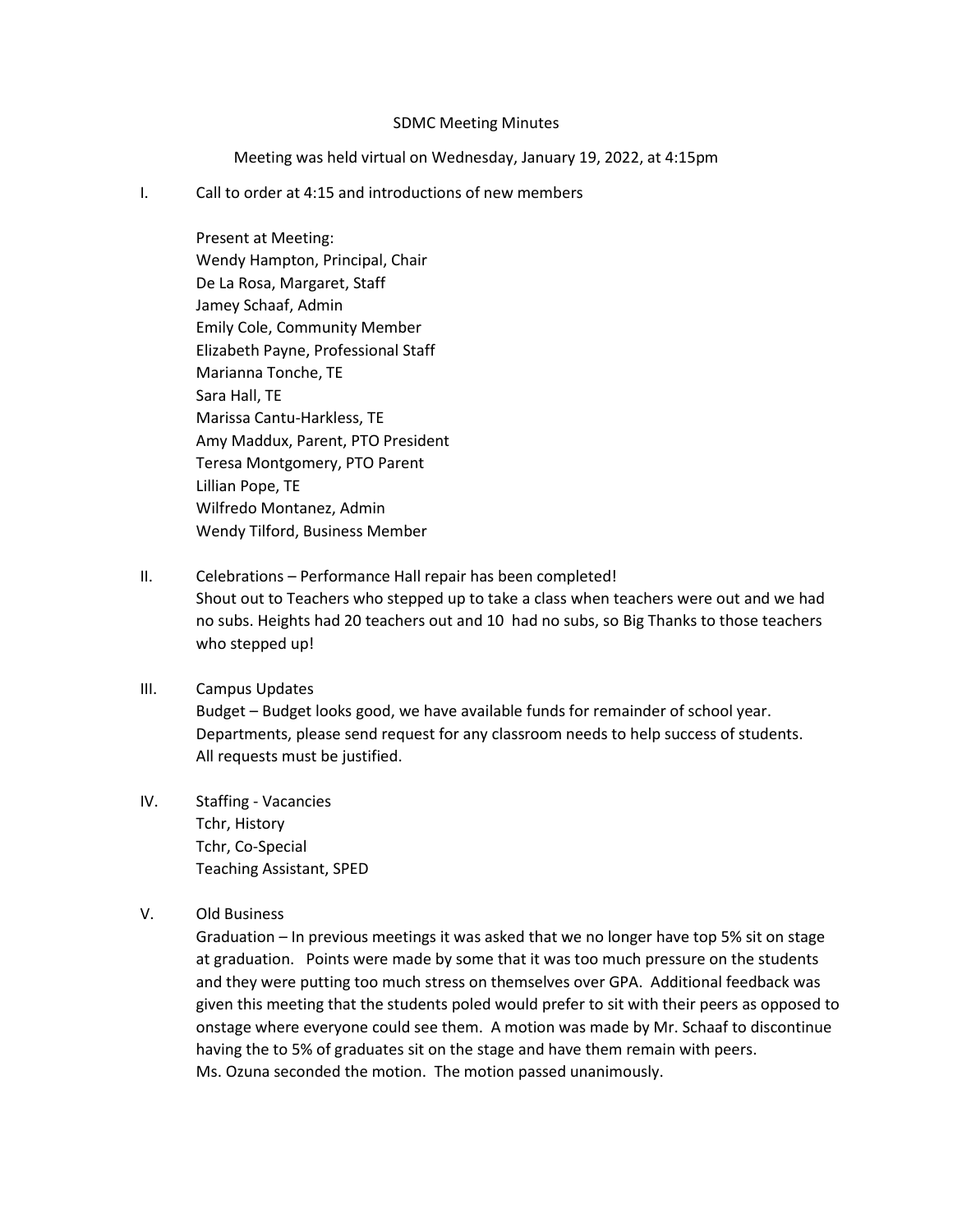## VI. New Business

10/10 Rule – Several staff members requested this be added to the SDMC agenda in response to a large number of students who are in the hall shortly after the bell rings. With a 10 minute passing period, it was stated that students have ample amount of time to take care of needs between classes. It was suggested and agreed in meeting to do 15/15 Rule. Students should not be released from class for any reason for the first 15 and the last 15 minutes of class.

Tardy Policy – New Tardy Policy Effective Monday, Jan. 24, 2022. Tardy passes issued for First and Second Period only. Tardies for other periods HISD connect will be used to mark tardies.

Bell Schedule for 2021 - 2022 – HHS moved to a block schedule due to Covid-19 and online learning. We've remained on a block schedule to minimize exposure during the day and during passing periods. As we begin to return to more normal school protocols, we need to determine if we should continue with Block schedule or move back to a traditional schedule.

Block Scheduling allows for more time for completing assignments and easier time management for students. Athletic coaches and coaches for performance based clubs do not like block schedule because they want to see their students every day. Ms. Hampton asked that everyone on the committee discuss this with their colleagues. She also said we would do a feedback survey of staff, students, and parents before we meet again in March.

## Dress Code for School Year 22-23

Currently HHS does not have a uniform policy. However, due to the large number of students that cannot comply with the dress code rules, the request has been made to return to a uniform for the 22-23 school year. There is a large problem with shirts to short, students wearing pajama bottoms to school and pants not being worn appropriately. Parents expressed that the one of the issues was that some parents may not wish to fight the battle at home so they allow their students to dress as they wish, and let the school send them home. Parents feel that we may have just as big of an issue changing back to a uniform. It was expressed by teachers that students generally comply with uniform requirements more than free dress and it is easier to manage. Ms. Hampton indicated that once challenge had been the lack of an ISS teacher which limited consequences for students out of dress code. The addition might support more compliance either way. She asked for additional input from staff, students, and parents before proceeding with a decision at the next meeting. We will revisit and more discussion to be had in Feb/March.

Still searching for SRC Teacher – We will be able to manage to have SRC on B days starting on Monday, Jan. 24, 2022, to assist with tardies and dress code.